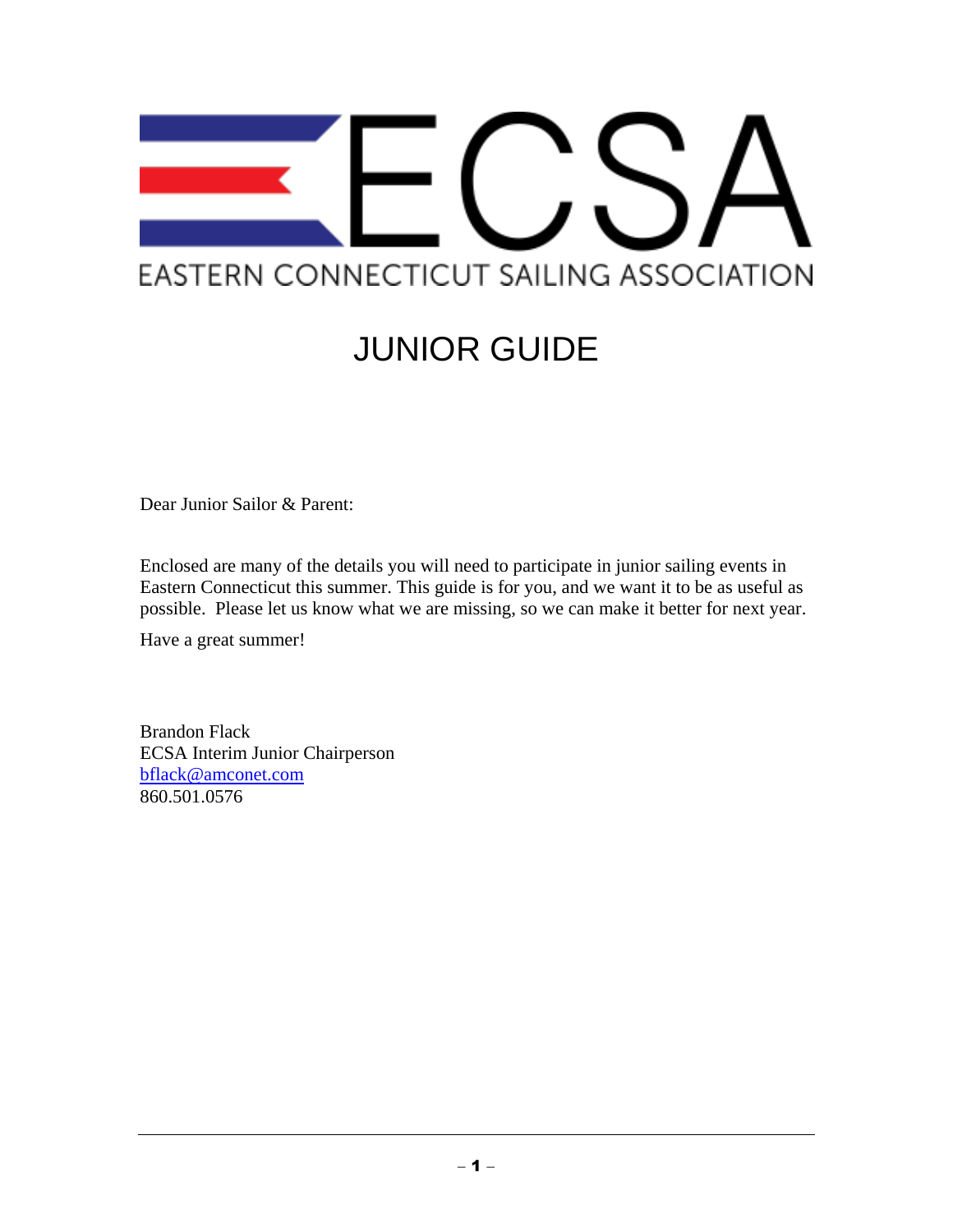## **A Note About Age Limits**

The general purpose of this guide is to distribute information about the Junior events scheduled in this area. The term Junior has a very specific meaning, as outlined below. Unless the regatta announcements that follow specify otherwise, expect that Junior sailors only will be attending.

The International Optimist Dinghy class (IOD) has its own set of age limits, also outlined below. The official IOD Class Association age groups and restrictions are shown. Most ECSA member clubs use the IOD class age groups for IOD regattas.

| US Sailing/ECSA/Frostbite Age Groups |                                                               |  |
|--------------------------------------|---------------------------------------------------------------|--|
| <b>ECSA</b> Midgets                  | Can not reach 16 in current year $(420)$ 'S) & 15 (Optimists) |  |
| <b>US Sailing</b>                    | Must reach 13, but not 19 in current year                     |  |
| <b>Juniors</b>                       |                                                               |  |
| <b>US Sailing</b>                    | Cannot reach 20 in current year                               |  |
| Youths                               |                                                               |  |
| <b>US Sailing</b>                    | Must be 17 or older in current year                           |  |
| O'Day Trophy                         |                                                               |  |
| <b>Essex Frostbite</b>               | Skipper (need not be helmsman) must be 15,                    |  |
| Yacht Club                           | second sailor has no age limit                                |  |
| ECSA All Star &                      | Can not reach 19 in current year                              |  |
| <b>Team Racing</b>                   |                                                               |  |

Also listed below are age restrictions for a number of US Sailing sponsored events.

| <b>International Optimist Class Association Age Groups</b> |                        |  |  |
|------------------------------------------------------------|------------------------|--|--|
| White Fleet                                                | 10 and under           |  |  |
| <b>Blue Fleet</b>                                          | 11 and 12              |  |  |
| <b>Red Fleet</b>                                           | 13, 14 $&$ 15          |  |  |
| Green Fleet                                                | 15 and under/see below |  |  |
| IOD Class Association determining age is the               |                        |  |  |
| skipper's age on the first day of the regatta.             |                        |  |  |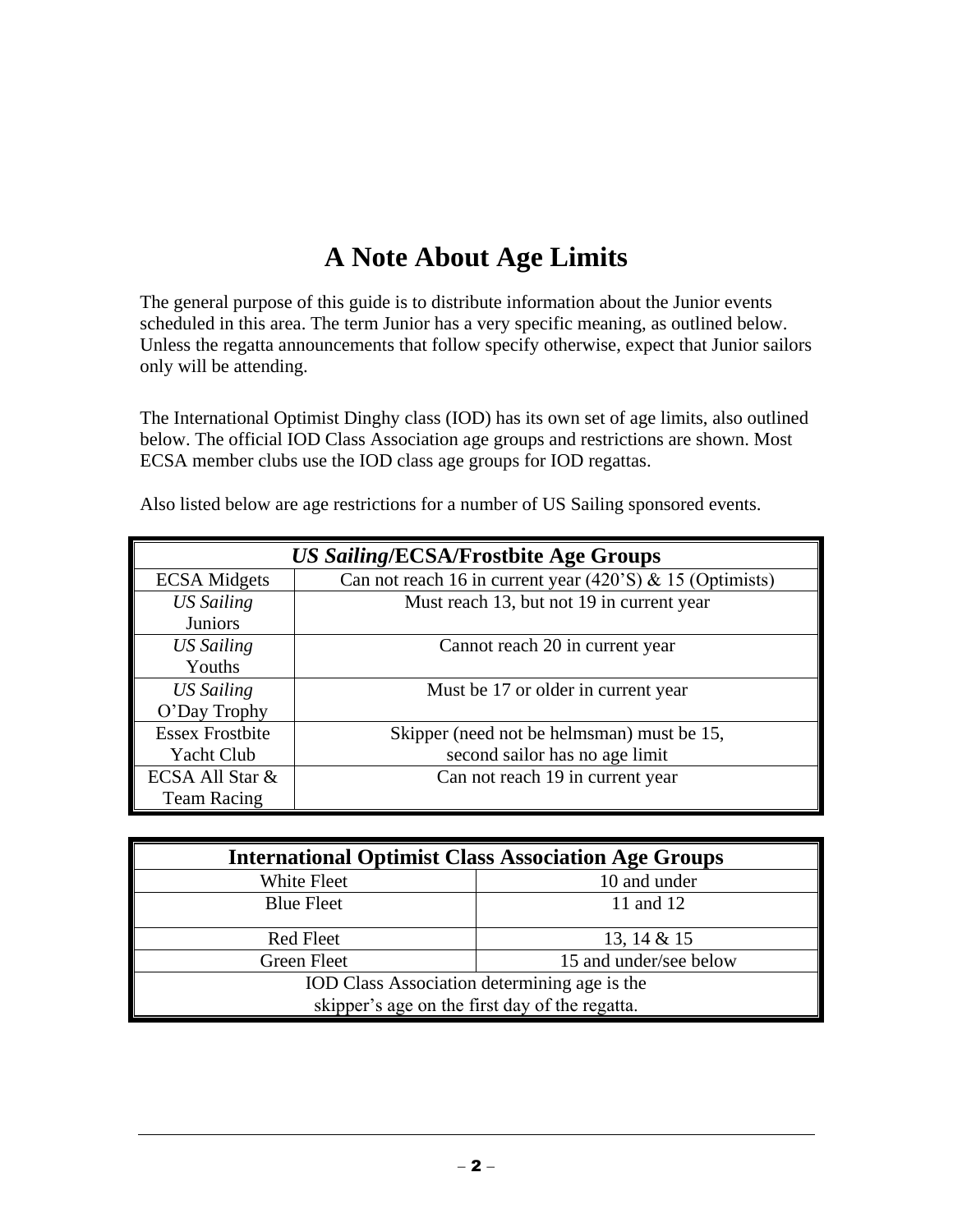### **Special Information about Green Fleet Regattas**

Green fleet regattas are where it all starts for the new racer. These regattas are just for beginners. Remember when you go to a Green Fleet regatta that all the other sailors are in the same boat as you, everything is new to them as well. And just as important remember that many of the parents are new too. Most have not been to a regatta before. Actually, USODA reports that, on average, 50% of the parents of Optimist sailors have no background in sailing.

Green Fleet has two purposes: 1) To encourage novices to attend their first Optimist Regatta, and 2) To encourage their continued participation in Optimist racing. To achieve these underlying goals, each regatta with a green fleet division may make up their own rules. Here are some useful guidelines to consider about green fleet divisions from USODA:

- Skippers must be age 15 or under on day of the regatta.
- Clubs are encouraged to give all sailors participation awards rather than placement trophies. "Winning" is not as important as encouraging novice sailors.
- Coaching of the bottom half of the fleet during racing may or may not be permitted (it should be spelled out in the sailing instructions). Coaches should use due caution when coaching to not cause wash or other actions to interfere with other racers. Coaches should coach all participants that need it, not just their own sailors.
- A separate skippers meeting for the green fleet sailors is highly recommended.
- Green fleet races should be held on a separate course so as not to delay the more efficient racing on the Red-White-Blue course.

[Green Fleet Tips Article](http://www.windcheckmagazine.com/green_fleet_always_leave_them_wanting_more)

### **Is my child ready for green fleet?**

Consider the following questions when deciding if your son or daughter should try their hand at racing in green fleet. The goal is to have a good time, make new friends, and try to do well racing sailboats. And it should be pretty much in that order. The fact that a regatta organizer has a green fleet indicates that they will try to provide an environment that engenders this spirit. If you can answer yes to most or all of these questions, then your sailor is ready to give it a try. Remember the goal is to have a good time. So if a half day is all that remains fun, stop sailing at lunch and come back another day for more fun!

Can sail upwind, reaching, and downwind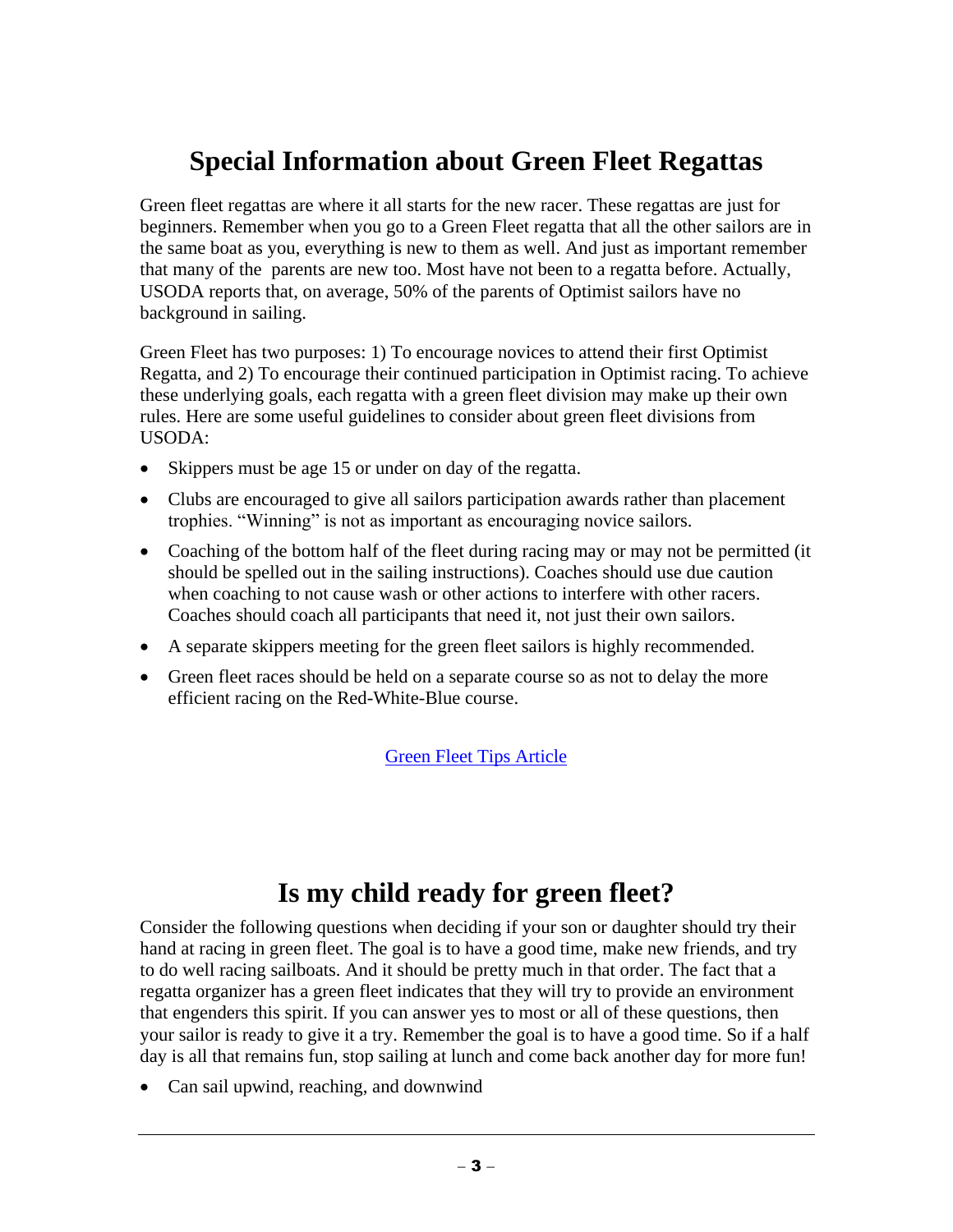- Understands the basic rule (no crashing) and can do his/her part to avoid crashing
- Can identify the race course (usually a triangle marked by orange floating balls)
- Can hear and figure out (even if it means following directions and other sailors) the starting signals.
- Wants to have fun
- Knows how to smile and have a good time!

If you think it is time to give it a try, or if you are not certain, give your sailing instructor a couple of minutes of your time, and ask. They know your sailor's skills, and are familiar with Optimist regattas. They can give you lots of help.

# *US Sailing* **Junior Championships**

The Sears (triple handed), Bemis (double handed), and Smythe (single handed) championships are open to young men and women who qualify as "Junior" Sailors (see the age chart). The skipper and crew for any event must be members of *US Sailing* and all members of ECSA clubs or programs, but no longer have to be from the same club. See the "Conditions" on the US Sailing website for all entry details and requirements.

Entry for the Bemis and Smythe Area B Championships is done by contacting Brandon Flack [bflack@amconet.com](mailto:bflack@amconet.com) by July 7th. This early deadline is necessary to arrange for borrowed boats and eliminations on the  $11<sup>th</sup>$ .

### **Sears Information**

The Sears Championship is the *US Sailing* triple handed National Junior Championship. **The entry deadline is July 7th.** All sailors must be members of US Sailing. The club the skipper is representing must also be a member of US Sailing. Only the winning team from the ECSA eliminations will go on to the Area B's.

All sailors competing in the ECSA Sears Elimination should be available and prepared to compete in the Area B Elimination, should they win the ECSA Elimination. If you can't go on to the Area B's, do not enter. You will receive further information about the Area B competition when you win the ECSA elimination. Contact Brandon Flack [bflack@amconet.com](mailto:bflack@amconet.com) by **July 7th** if you intend to enter.

### **Bemis Information**

The Bemis Championship is the *US Sailing* double handed National Junior Championship. The Area B's are normally in 420's with trap and spinnakers. Bring your own and sail your own boat. The sailors must be members of *US Sailing* and the Skippers club must also be a member of US Sailing. The top two finishers from Area B clubs qualify for the USSA Finals competing in provided 420's. The ECSA will host our eliminations at a local event. Please check our calendar to see which event it will be this year. ECSA will sponsor the top two teams, but anyone can enter the Area B's if they choose.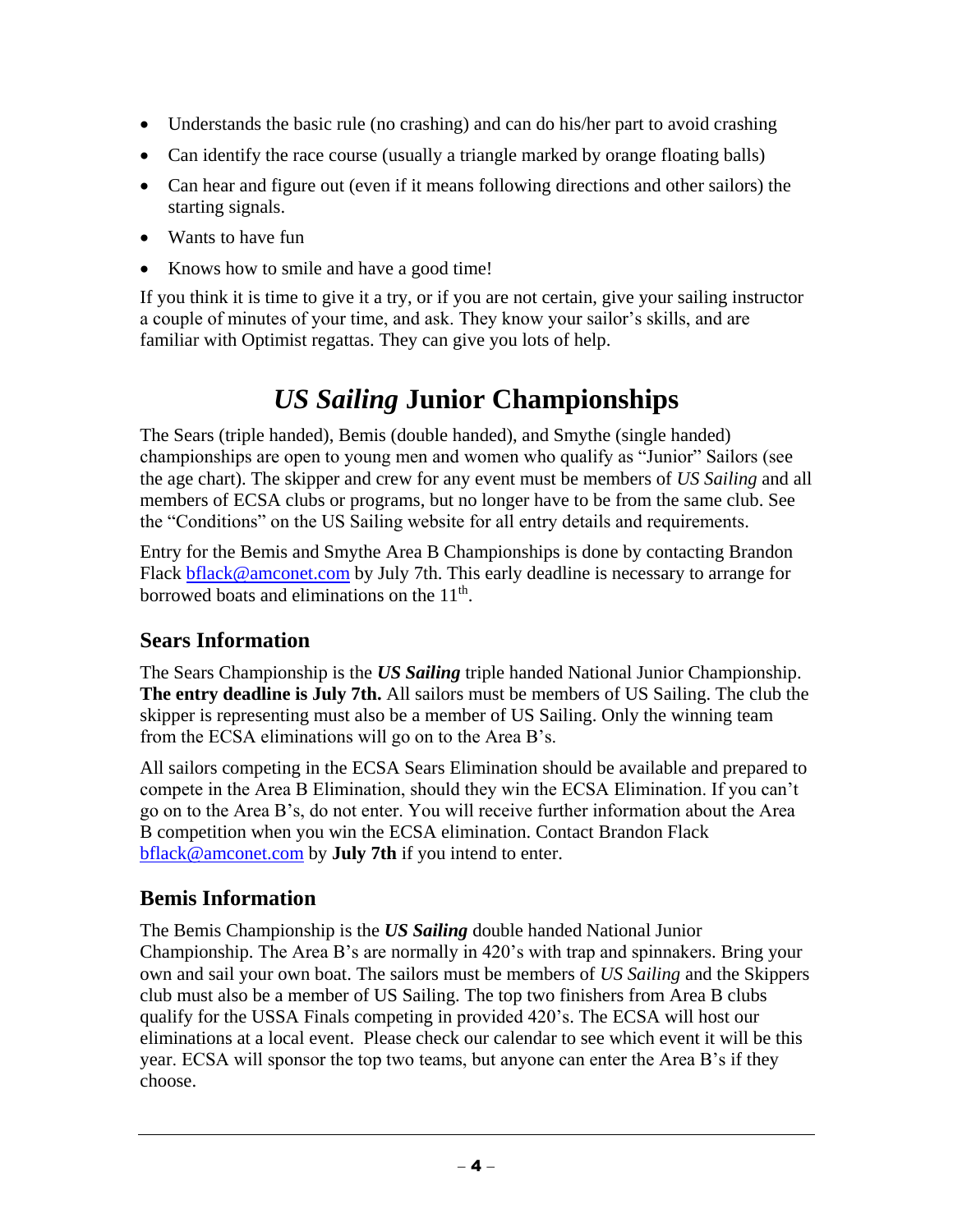#### **Smythe Information**

The Smythe Championship is the *US Sailing* single handed National Junior Championship. This year there will be no ECSA Smythe Eliminations, but everyone can enter directly to the Area B's to try and qualify for the finals. The Sailor must be a member of US Sailing. Their club must also be a member of US Sailing. ECSA will sponsor two ECSA entries to the Area B's. If more than two choose to enter, we may have an elimination or make other arrangements for sponsorship. Contact Brandon Flack for details.

### **ECSA Junior Championships**

#### **ECSA Team Racing Championship**

The racing schedule is posted online. Monday afternoons are reserved for team racing. Flexibility to change schedules is encouraged but if mutual agreement between the host and visitor clubs is not achieved, then a forfeit by the club not meeting the scheduled competition is recorded. Results of each match must be e-mailed to Brandon Flack [bflack@amconet.com](mailto:bflack@amconet.com) immediately. The Championship Regatta is scheduled in August at Yale. The top TWO East Division and top TWO West Division clubs will be invited to attend. See the regatta announcement in the details of the calendar for specifics. Trophies will be awarded to the top three teams at the ECSA Annual Awards.

If agreed upon by both teams in advance, protests may be done on the water at the RC boat with the Race Committee as the Protest Committee. Both boats will come alongside the RC boat and hold the hearing.

#### **Team Racing Eligibility**

Once a Sailor enters the ECSA team racing series for one program, s/he may not sail for any other program in Team Racing even if s/he is a member of both programs. A sailor may represent any program s/he chooses for individual regattas. Full time paid sailing instructors may not sail in the Team Racing or All Star events. Junior Instructors (typically not paid, paid very little, or working part time) may sail in Team Racing and All Star Regattas provided they are legitimate members of the program they represent.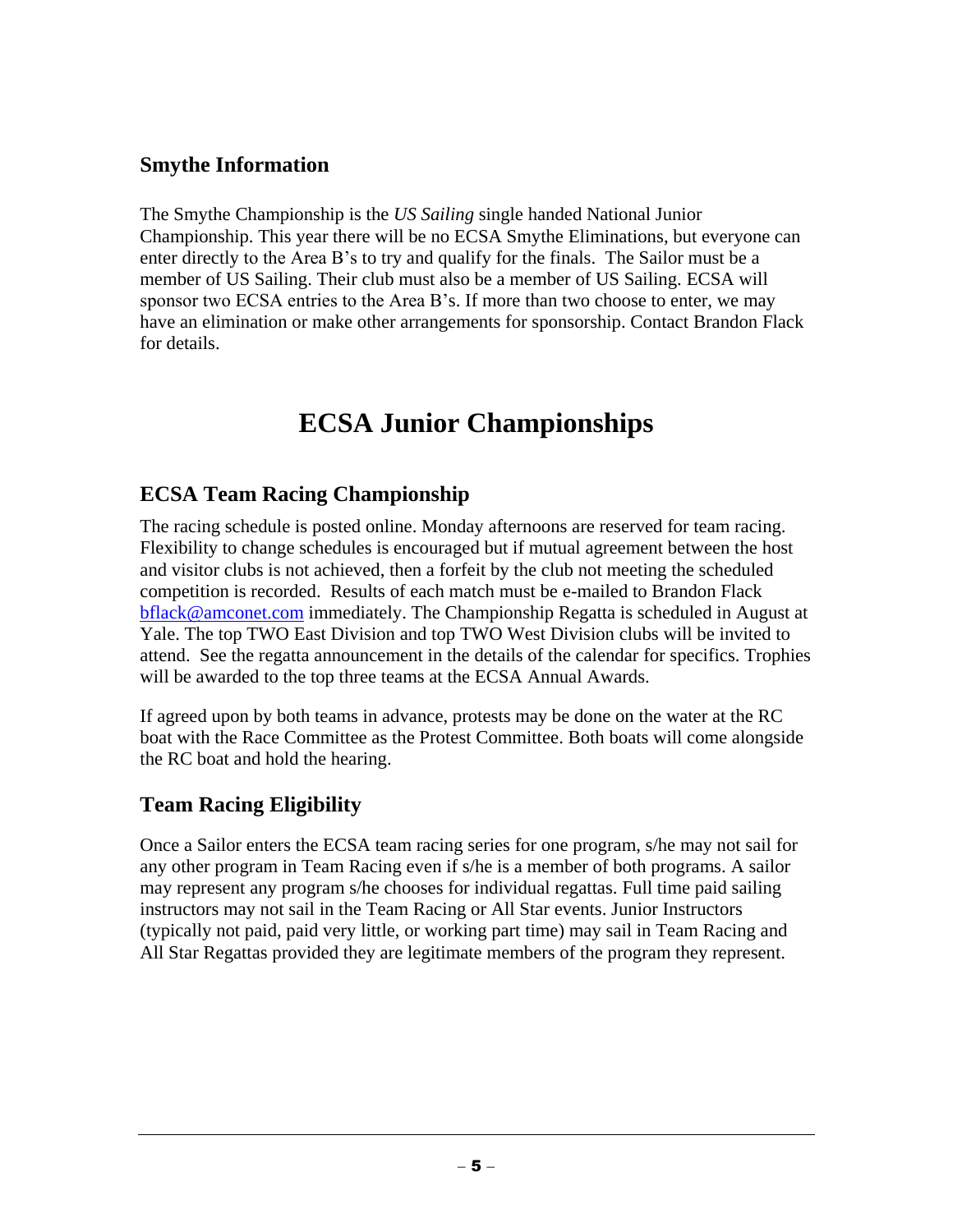#### **ECSA All Star Regatta**

Each club within ECSA is invited to send a team consisting of two junior skippers and two crew to compete in a collegiate style, A/B fleet type regatta at USCGA. Each club determines for itself what selection process it will use but theoretically the competitors represent an "All Star" group. Normal Intercollegiate racing rules apply as A competitors and B competitors race within their own fleets, alternating boats as determined by the rotation schedule. As many races as possible are run and the overall winners are determined by adding together the A and B totals. No throw-outs are permitted. Trophies will be awarded to the top three teams at the ECSA Annual Awards.

#### **ECSA Midget Regattas/Championships**

The ECSA Midget regattas are open to those sailors who qualify as Midgets (see age chart). These eliminations are open to all ECSA Midgets, with no restriction as to one per club. These eliminations will be sailed concurrently with the **420 fleet** at the ECSA qualifier regatta noted on the schedule. The top two finishers of the midget elimination qualify for the Mid-Atlantic Midget Championships. The top 7 ECSA finishers become the team that represents ECSA at the Midget Challenge Regatta held at. The #4, 5, 6 & 7 qualifiers will share two boats at the USCGA. If a winner cannot go to the Mid-Atlantics or Coast Guard, then the next lowest point total will be invited.

The Midget Challenge regatta at USCGA is held in USCGA Flying Junior's (FJ's), using normal fleet racing rules. No team racing is allowed. Teams from Western Long Island Sound, Great South Bay and Eastern Long Island are invited. A total of 20 (more if available) boats race. "Team" scores are totaled to determine the winning team. Trophies are awarded to the top 3 skippers and crews.

The selection process for the two **ECSA Optimist** entries in the Mid-Atlantic Midget Championship is as follows: The skippers compiling the lowest point total in five of the eleven following regattas will be selected: Watch Hill, Weekapaug, Sachem's Head, Fishers Island, Niantic Bay, Thames, Pine Orchard, Ram Island, Madison Beach, Groton Long Point and NESS/Wadawanuck. Scoring is based on overall fleet finishes, with 1 for first, 2 for second, etc. A third in a small fleet counts the same as a third in a large fleet. Ties will be broken by the most first, seconds, thirds, etc. If a tie still remains, then who beat who in the last regatta both sailed in will be the tie breaker. If a winner cannot go to the Mid-Atlantics, then the next lowest point total will be invited.